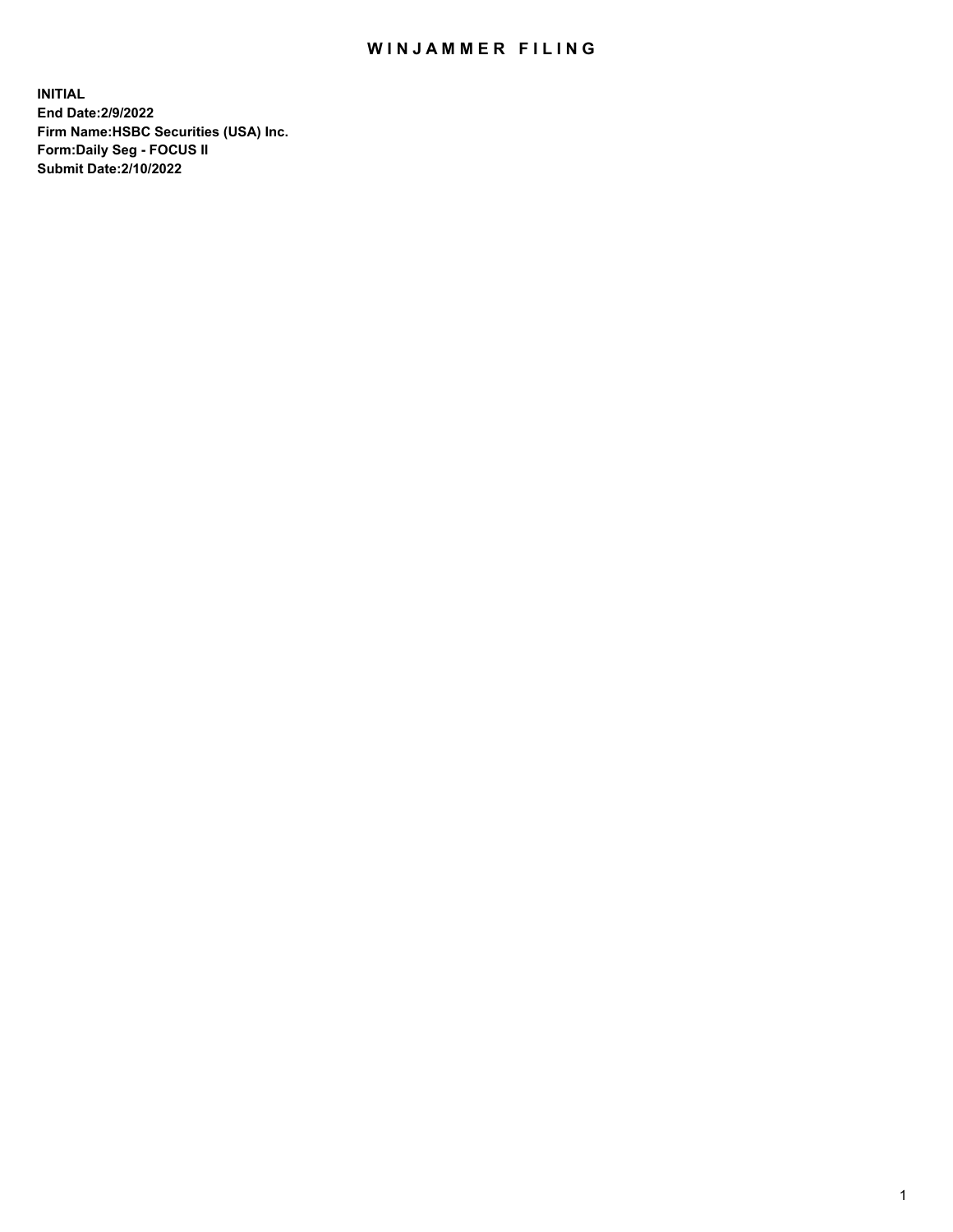**INITIAL End Date:2/9/2022 Firm Name:HSBC Securities (USA) Inc. Form:Daily Seg - FOCUS II Submit Date:2/10/2022 Daily Segregation - Cover Page**

| Name of Company                                                                                                                                                                                                                                                                                                                | <b>HSBC Securities (USA) Inc.</b>                          |
|--------------------------------------------------------------------------------------------------------------------------------------------------------------------------------------------------------------------------------------------------------------------------------------------------------------------------------|------------------------------------------------------------|
| <b>Contact Name</b>                                                                                                                                                                                                                                                                                                            | <b>Michael Vacca</b>                                       |
| <b>Contact Phone Number</b>                                                                                                                                                                                                                                                                                                    | 212-525-6445                                               |
| <b>Contact Email Address</b>                                                                                                                                                                                                                                                                                                   | michael.vacca@us.hsbc.com                                  |
| FCM's Customer Segregated Funds Residual Interest Target (choose one):<br>a. Minimum dollar amount: ; or<br>b. Minimum percentage of customer segregated funds required:% ; or<br>c. Dollar amount range between: and; or<br>d. Percentage range of customer segregated funds required between:% and%.                         | 96,000,000<br><u>0</u><br>0 <sub>0</sub><br>0 <sub>0</sub> |
| FCM's Customer Secured Amount Funds Residual Interest Target (choose one):<br>a. Minimum dollar amount: ; or<br>b. Minimum percentage of customer secured funds required:% ; or<br>c. Dollar amount range between: and; or<br>d. Percentage range of customer secured funds required between: % and %.                         | 15,000,000<br><u>0</u><br>0 <sub>0</sub><br>0 <sub>0</sub> |
| FCM's Cleared Swaps Customer Collateral Residual Interest Target (choose one):<br>a. Minimum dollar amount: ; or<br>b. Minimum percentage of cleared swaps customer collateral required:% ; or<br>c. Dollar amount range between: and; or<br>d. Percentage range of cleared swaps customer collateral required between:% and%. | 75,000,000<br><u>0</u><br>00<br>00                         |

Attach supporting documents CH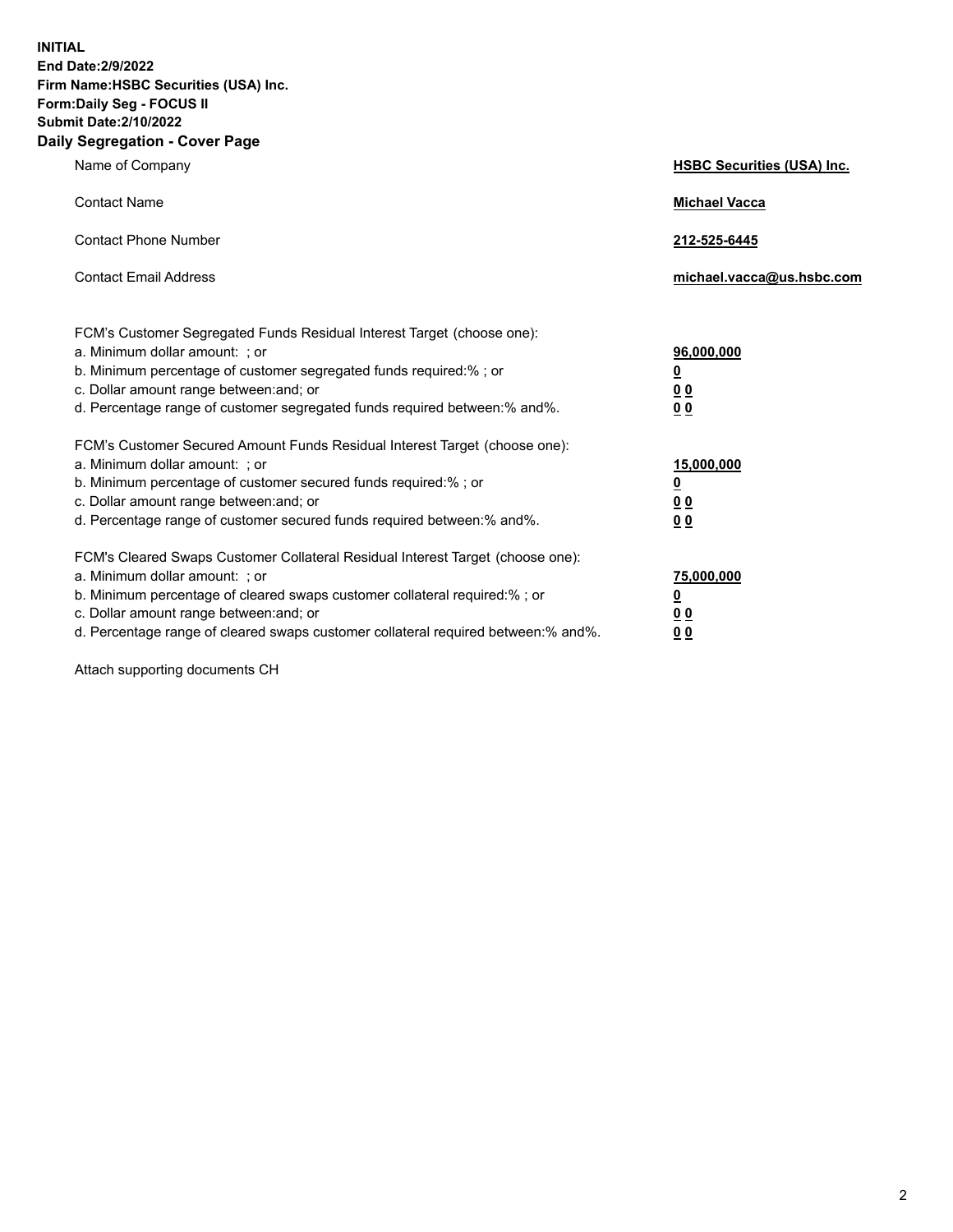**INITIAL End Date:2/9/2022 Firm Name:HSBC Securities (USA) Inc. Form:Daily Seg - FOCUS II Submit Date:2/10/2022 Daily Segregation - Secured Amounts**

Foreign Futures and Foreign Options Secured Amounts Amount required to be set aside pursuant to law, rule or regulation of a foreign government or a rule of a self-regulatory organization authorized thereunder **0** [7305] 1. Net ledger balance - Foreign Futures and Foreign Option Trading - All Customers A. Cash **85,733,514** [7315] B. Securities (at market) **40,492,114** [7317] 2. Net unrealized profit (loss) in open futures contracts traded on a foreign board of trade **31,597,623** [7325] 3. Exchange traded options a. Market value of open option contracts purchased on a foreign board of trade **0** [7335] b. Market value of open contracts granted (sold) on a foreign board of trade **0** [7337] 4. Net equity (deficit) (add lines 1. 2. and 3.) **157,823,251** [7345] 5. Account liquidating to a deficit and account with a debit balances - gross amount **4,068,092** [7351] Less: amount offset by customer owned securities **-4,067,918** [7352] **174** [7354] 6. Amount required to be set aside as the secured amount - Net Liquidating Equity Method (add lines 4 and 5) **157,823,425** [7355] 7. Greater of amount required to be set aside pursuant to foreign jurisdiction (above) or line 6. **157,823,425** [7360] FUNDS DEPOSITED IN SEPARATE REGULATION 30.7 ACCOUNTS 1. Cash in banks A. Banks located in the United States **4,004,352** [7500] B. Other banks qualified under Regulation 30.7 **0** [7520] **4,004,352** [7530] 2. Securities A. In safekeeping with banks located in the United States **40,492,114** [7540] B. In safekeeping with other banks qualified under Regulation 30.7 **0** [7560] **40,492,114** [7570] 3. Equities with registered futures commission merchants A. Cash **0** [7580] B. Securities **0** [7590] C. Unrealized gain (loss) on open futures contracts **0** [7600] D. Value of long option contracts **0** [7610] E. Value of short option contracts **0** [7615] **0** [7620] 4. Amounts held by clearing organizations of foreign boards of trade A. Cash **0** [7640] B. Securities **0** [7650] C. Amount due to (from) clearing organization - daily variation **0** [7660] D. Value of long option contracts **0** [7670] E. Value of short option contracts **0** [7675] **0** [7680] 5. Amounts held by members of foreign boards of trade A. Cash **109,991,353** [7700] B. Securities **0** [7710] C. Unrealized gain (loss) on open futures contracts **31,597,623** [7720] D. Value of long option contracts **0** [7730] E. Value of short option contracts **0** [7735] **141,588,976** [7740] 6. Amounts with other depositories designated by a foreign board of trade **0** [7760] 7. Segregated funds on hand **0** [7765] 8. Total funds in separate section 30.7 accounts **186,085,442** [7770] 9. Excess (deficiency) Set Aside for Secured Amount (subtract line 7 Secured Statement Page 1 from Line 8) **28,262,017** [7380] 10. Management Target Amount for Excess funds in separate section 30.7 accounts **15,000,000** [7780] 11. Excess (deficiency) funds in separate 30.7 accounts over (under) Management Target **13,262,017** [7785]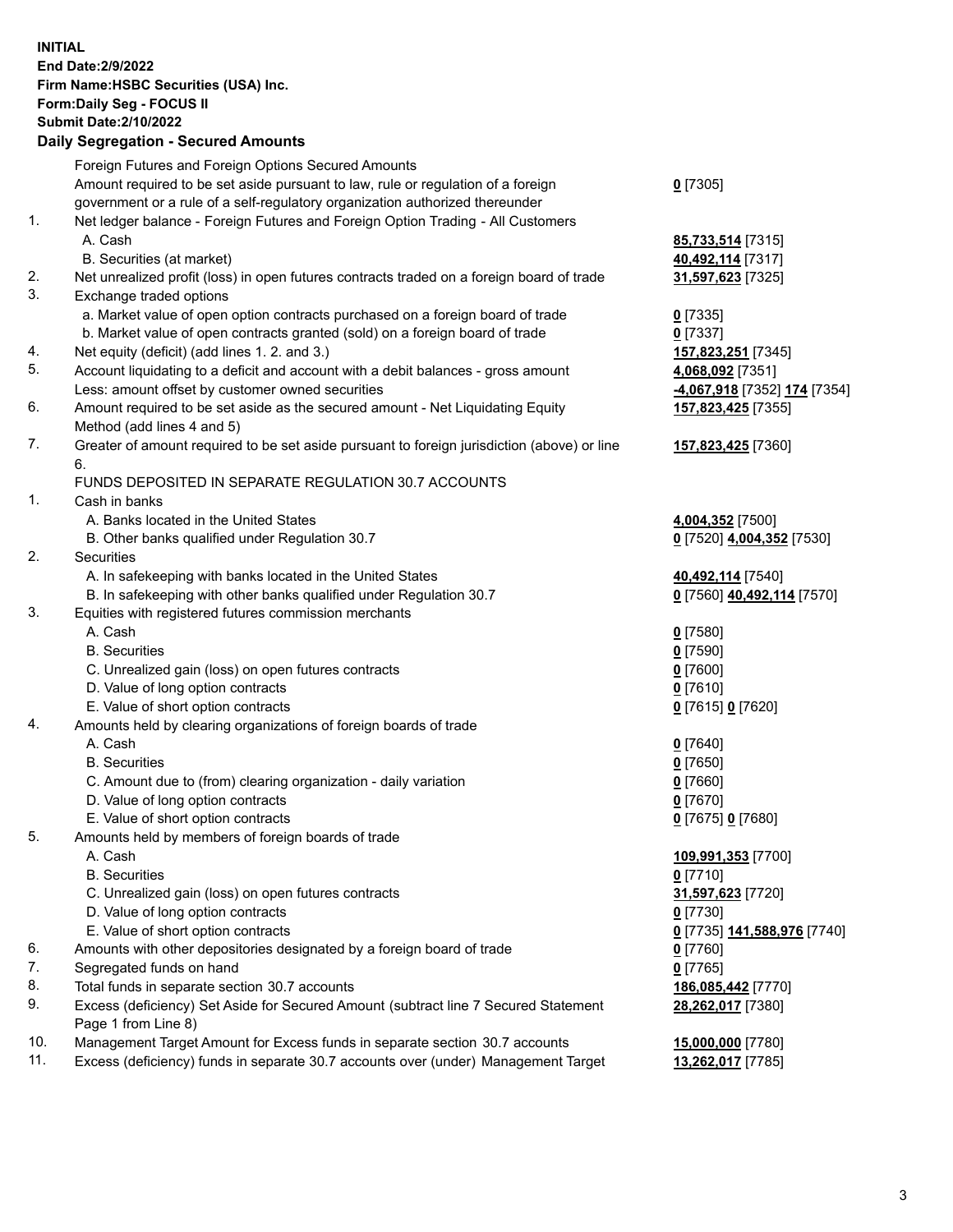|     | <b>INITIAL</b><br>End Date: 2/9/2022<br>Firm Name: HSBC Securities (USA) Inc.<br>Form: Daily Seg - FOCUS II<br><b>Submit Date: 2/10/2022</b><br>Daily Segregation - Segregation Statement |                                           |
|-----|-------------------------------------------------------------------------------------------------------------------------------------------------------------------------------------------|-------------------------------------------|
|     | SEGREGATION REQUIREMENTS(Section 4d(2) of the CEAct)                                                                                                                                      |                                           |
| 1.  | Net ledger balance                                                                                                                                                                        |                                           |
|     | A. Cash                                                                                                                                                                                   | 2,741,443,431 [7010]                      |
|     | B. Securities (at market)                                                                                                                                                                 | 847,166,393 [7020]                        |
| 2.  | Net unrealized profit (loss) in open futures contracts traded on a contract market                                                                                                        | -328,927,531 [7030]                       |
| 3.  | Exchange traded options                                                                                                                                                                   |                                           |
|     | A. Add market value of open option contracts purchased on a contract market                                                                                                               | 1,540,663,150 [7032]                      |
|     | B. Deduct market value of open option contracts granted (sold) on a contract market                                                                                                       | -311,775,855 [7033]                       |
| 4.  | Net equity (deficit) (add lines 1, 2 and 3)                                                                                                                                               | 4,488,569,588 [7040]                      |
| 5.  | Accounts liquidating to a deficit and accounts with                                                                                                                                       |                                           |
|     | debit balances - gross amount                                                                                                                                                             | 89,171,198 [7045]                         |
|     | Less: amount offset by customer securities                                                                                                                                                | <b>-89,171,198</b> [7047] <b>0</b> [7050] |
| 6.  | Amount required to be segregated (add lines 4 and 5)                                                                                                                                      | 4,488,569,588 [7060]                      |
|     | FUNDS IN SEGREGATED ACCOUNTS                                                                                                                                                              |                                           |
| 7.  | Deposited in segregated funds bank accounts                                                                                                                                               |                                           |
|     | A. Cash                                                                                                                                                                                   | 9,004,101 [7070]                          |
|     | B. Securities representing investments of customers' funds (at market)                                                                                                                    | $0$ [7080]                                |
|     | C. Securities held for particular customers or option customers in lieu of cash (at                                                                                                       | 78,525,100 [7090]                         |
|     | market)                                                                                                                                                                                   |                                           |
| 8.  | Margins on deposit with derivatives clearing organizations of contract markets                                                                                                            |                                           |
|     | A. Cash                                                                                                                                                                                   | 2,380,683,710 [7100]                      |
|     | B. Securities representing investments of customers' funds (at market)                                                                                                                    | $0$ [7110]                                |
|     | C. Securities held for particular customers or option customers in lieu of cash (at<br>market)                                                                                            | 743,535,085 [7120]                        |
| 9.  | Net settlement from (to) derivatives clearing organizations of contract markets                                                                                                           | 129,627,254 [7130]                        |
| 10. | Exchange traded options                                                                                                                                                                   |                                           |
|     | A. Value of open long option contracts                                                                                                                                                    | 1,540,663,150 [7132]                      |
|     | B. Value of open short option contracts                                                                                                                                                   | $-311,775,855$ [7133]                     |
| 11. | Net equities with other FCMs                                                                                                                                                              |                                           |
|     | A. Net liquidating equity                                                                                                                                                                 | 345,761 [7140]                            |
|     | B. Securities representing investments of customers' funds (at market)                                                                                                                    | $0$ [7160]                                |
|     | C. Securities held for particular customers or option customers in lieu of cash (at<br>market)                                                                                            | 23,306,641 [7170]                         |
| 12. | Segregated funds on hand                                                                                                                                                                  | 1,799,567 [7150]                          |
| 13. | Total amount in segregation (add lines 7 through 12)                                                                                                                                      | 4,595,714,514 [7180]                      |
| 14. | Excess (deficiency) funds in segregation (subtract line 6 from line 13)                                                                                                                   | 107,144,926 [7190]                        |
| 15. | Management Target Amount for Excess funds in segregation                                                                                                                                  | 96,000,000 [7194]                         |
| 16. | Excess (deficiency) funds in segregation over (under) Management Target Amount                                                                                                            | 11,144,926 [7198]                         |

16. Excess (deficiency) funds in segregation over (under) Management Target Amount Excess